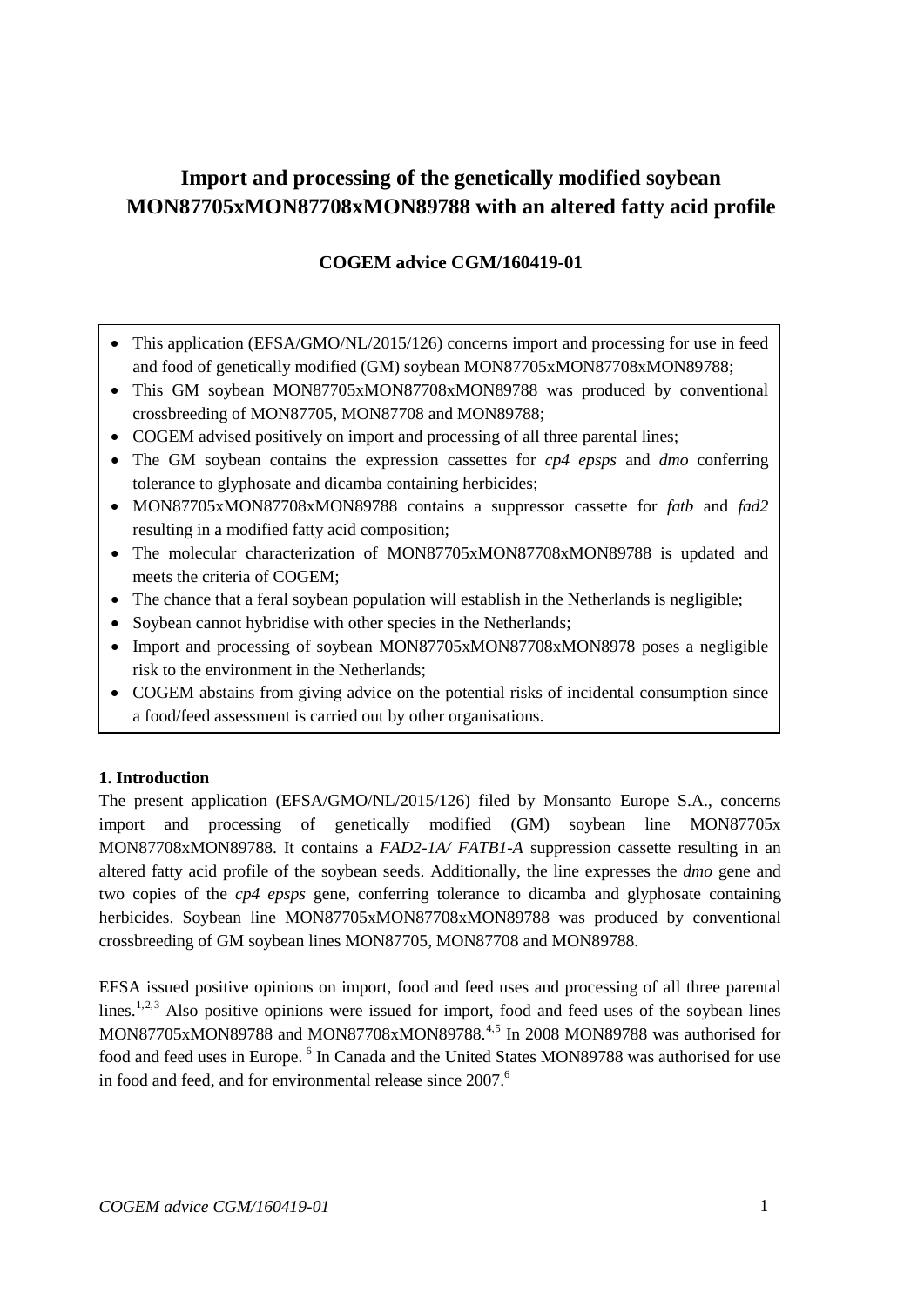#### **Previous COGEM advice**

<span id="page-1-4"></span><span id="page-1-3"></span><span id="page-1-2"></span>COGEM advised positively on import and processing of parental lines MON87705, MON87708 and MON89788.<sup>[7,](#page-4-0)[8,](#page-4-1)[9](#page-4-2)</sup> COGEM also advised positively on the import and processing of the soybean lines MON87705xMON89788, MON87708xMON89788 and MON87769x MON89788.<sup>[10,](#page-4-3)[11,](#page-4-4)[12](#page-4-5)</sup>

#### **2. Environmental risk assessment**

#### *2.1 Aspects of the wild-type crop*

<span id="page-1-1"></span><span id="page-1-0"></span>Soybean (*Glycine max*) belongs to the *Leguminosae* (*Fabaceae*) family and is cultivated from equatorial to temperate zones. The optimum temperature for soybean growth is between 25°C and  $30^{\circ}$ C. Soybean is sensitive to frost and therefore does not survive freezing conditions.<sup>[13](#page-4-6),[14,](#page-4-7)[15](#page-4-8)</sup> In the Netherlands, frost is common. On average 58 days a year have minimum temperatures below  $0^{\circ}$ C.<sup>[16](#page-4-9),[17](#page-4-10)</sup> Although the Dutch climate is not optimal for cultivation of soybean, soybean is cultivated on a small scale.<sup>[18](#page-4-11)</sup>

The soybean plant is not weedy in character.<sup>14,[15](#page-1-1)</sup> To reduce yield losses during harvesting, soybean has been selected for minimal seed scattering. Soybean seeds rarely display dormancy, poorly survive in soil and do not form a persistent soil seed bank.<sup>14,[19](#page-4-12)</sup> Soybean volunteers are rarely observed throughout the world and do not effectively compete with other cultivated plants or primary colonisers.<sup>14,[15](#page-1-1)</sup> In addition, volunteers are easily controlled mechanically or chemically.<sup>15</sup> To the best of COGEM's knowledge there are no reports of feral soybean populations in Europe. Soybean volunteers are uncommon in the Netherlands and have never led to wild populations.

Soybean is predominantly a self-pollinating species. The anthers mature in the bud and directly pollinate the stigma of the same flower.<sup>[14,](#page-1-0)[15](#page-1-1)</sup> The cross-pollination rate of soybean is low and on average between 1 to 3%.<sup>14,[15,](#page-1-1)[20,](#page-4-13)[21,](#page-4-14)[22](#page-4-15),[23](#page-4-16),[24](#page-4-17)</sup> Pollen disperses only over short distances. In Europe, hybridisation with other species is not possible because there are no wild relatives of soybean.<sup>14,[15](#page-1-1)</sup>

**Conclusion:** In the Netherlands feral soybean populations do not occur and hybridisation of soybean with other species is not possible.

#### *2.2 Description of the introduced genes and traits*

MON87705xMON87708xMON89788 soybean was produced by conventional crossbreeding of the GM soybean lines MON87705, MON87708 and MON89788. In its previous opinions issued in 2010, 2011 and 2008, COGEM evaluated the molecular characterization of all parental lines and considered them adequate.<sup>7,[8,](#page-1-3)[9](#page-1-4)</sup> The bioinformatics analyses of soybean MON87705xMON87708x MON89788 were updated using recent databases. COGEM is of the opinion that the molecular characterization is performed correctly.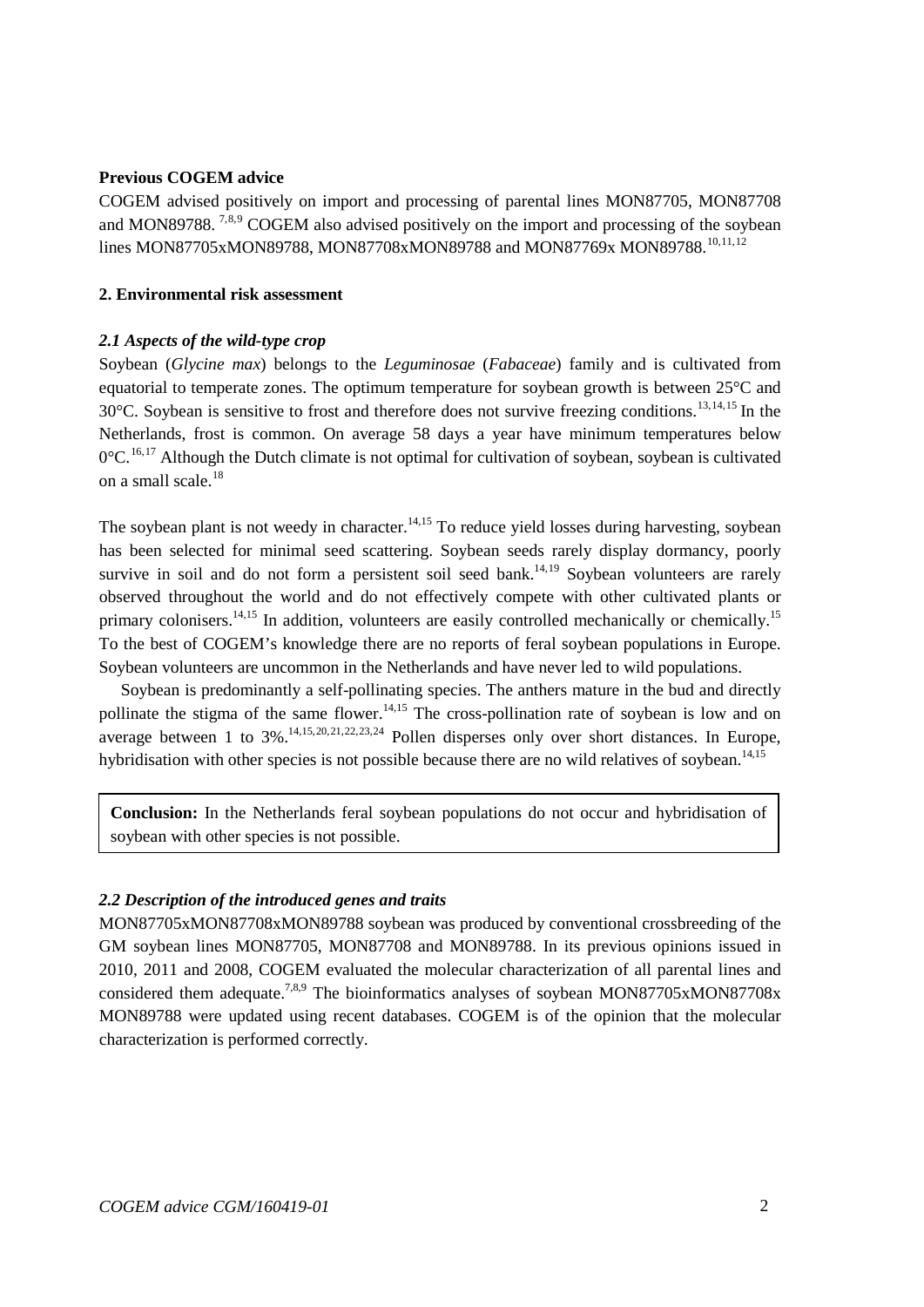| <b>Inserted expression cassettes</b>                                          | <b>Encoded protein/elements</b>    | <b>Trait</b>                    |
|-------------------------------------------------------------------------------|------------------------------------|---------------------------------|
| dmo                                                                           | Dicamba mono-oxygenase enzyme      | Tolerance to dicamba containing |
|                                                                               | (DMO) from Stenotrophomonas        | herbicides                      |
|                                                                               | maltophilia <sup>8</sup>           |                                 |
| Codon optimized cp4 epsps                                                     | Variant of 5-enolpyruvulshikimate- | Tolerance to glyphosate         |
|                                                                               | 3-phosphate synthase (EPSPS)       | containing herbicides           |
|                                                                               | enzyme originating from            |                                 |
|                                                                               | Agrobacterium tumefaciens strain   |                                 |
|                                                                               | $CP4^9$                            |                                 |
| $FAD2-1A/FATB1-A$                                                             | Endogenous FATB1-A and FAD2-       | Altering fatty acid profile in  |
| suppression cassette                                                          | 1A sense and antisense gene        | soybean seeds by suppression of |
|                                                                               | segments generating an inverted    | the endogenous FATB and FAD2    |
|                                                                               | $repeated^7$                       | <b>RNA</b> levels               |
| For a detailed description of the introduced genes and traits see references. |                                    |                                 |

## *Altered fatty acid composition*

MON87705xMON87708xMON89788 contains a *FAD2-1A/FATB1-A* suppression cassette. FATB1-A and FAD2-1A are thioesterases and desaturases respectively, and both are involved in fatty acid metabolism. Changing the expression of these proteins leads to an altered fatty acid profile of the soybean seeds. An altered fatty acid composition can influence the seed predation rate. However, predation is only one of the factors involved in seed survival and not a determining factor in survival of soybean in Northwest Europe. The seed will germinate when the soil temperature reaches  $10^{\circ}$ C and will emerge in a 5-7 day period under favourable conditions.<sup>[15](#page-1-1)</sup> Soybean can under certain environmental conditions grow as a volunteer in the year following cultivation. However, soybean is not frost tolerant, and does not survive freezing winter conditions.[14,](#page-1-0)[15,](#page-1-1)[25](#page-4-18) Volunteers do not compete well with other cultivated or wild plants and can be controlled mechanically or chemically.<sup>14,[15](#page-1-1)</sup>

**Conclusion:** The molecular characterization of soybean MON88705xMON88708x MON89788 is adequate. There are no indications that expression of the introduced sequences will increase the potential of soybean MON88705xMON88708xMON89788 to establish feral populations.

### *2.3 Food/ feed assessment*

This application is submitted under Regulation (EC) 1829/2003, therefore a food/feed assessment is carried out by EFSA and national organisations involved in the assessment of food safety. In the Netherlands, a food and/or feed assessment for Regulation (EC) 1829/2003 applications is carried out by RIKILT. COGEM abstains from giving advice on the potential risks of incidental consumption since a food/feed assessment is already carried out by other organisations.<sup>[26](#page-4-19)</sup> The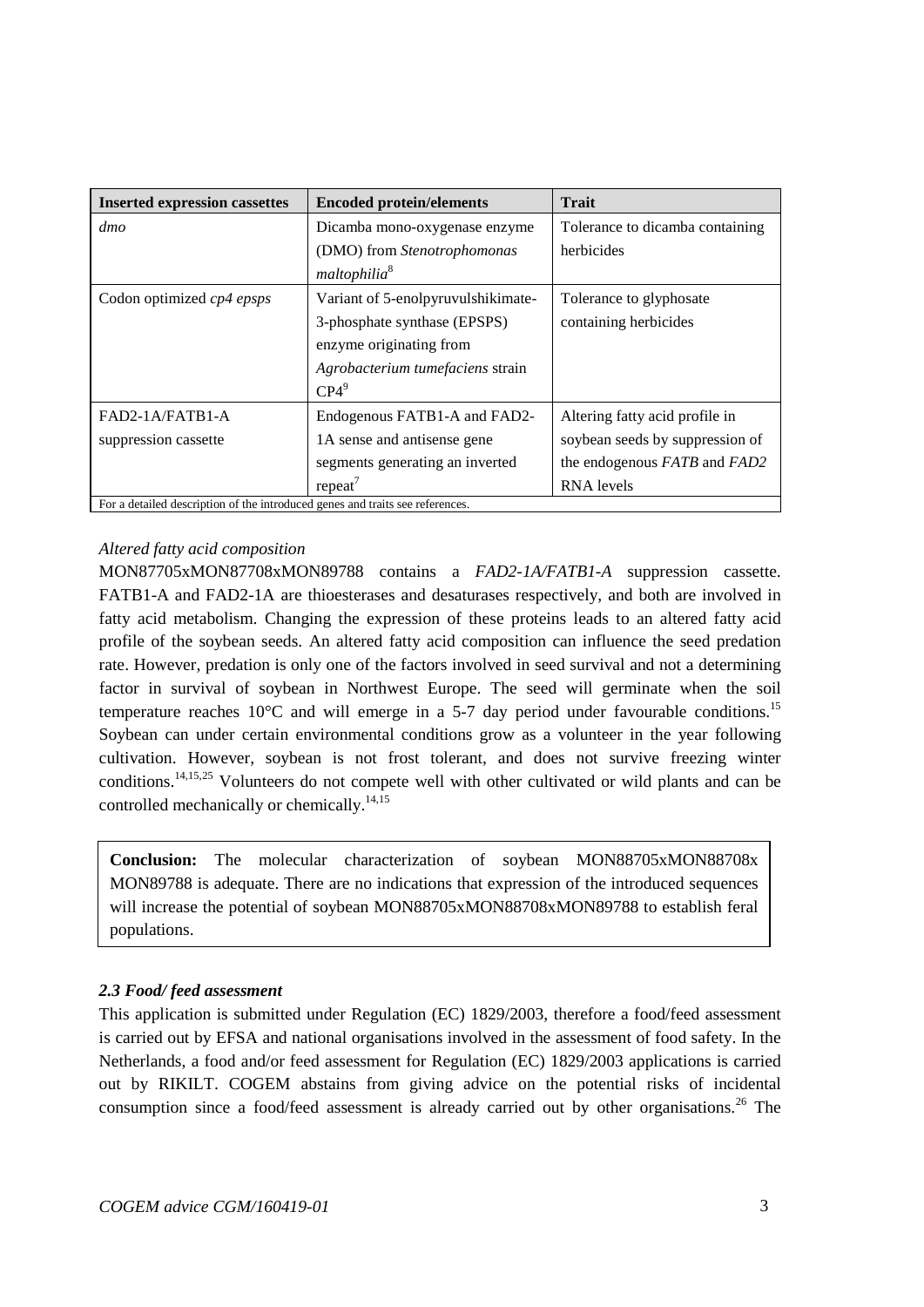outcome of the assessment by other organisations (EFSA, RIKILT) was not known when this advice was completed.

# **3. General Surveillance**

COGEM has published several recommendations for further improvement of the general surveillance (GS) plan,  $27,28$  $27,28$  $27,28$  but considers the current GS plan adequate for import and processing of soybean MON87705xMON87708xMON89788.

## **4. Overall conclusion**

Import and processing of soybean MON87705xMON87708xMON89788 poses a negligible risk to the environment in the Netherlands. COGEM abstains from giving advice on potential risks of incidental consumption since a food/feed assessment is already carried out by other organizations.

# **5. References**

- <span id="page-3-0"></span>1. European Food Safety Authority (EFSA) (2012). Scientific Opinion on application (EFSA-GMO-NL-2010-78) for the placing on the market of soybean MON 87705 genetically modified to contain stearidonic acid, for food and feed uses, import and processing under Regulation (EC) No 1829/2003 from Monsanto. The EFSA Journal 10: 1-34
- <span id="page-3-1"></span>2. European Food Safety Authority (EFSA) (2013). Scientific opinion on application EFSA-GMO-NL-2011-93 for the placing on the market of the herbicide-tolerant genetically modified soybean MON 87708 for food and feed uses, import and processing under Regulation (EC) No 1829/2003 from Monsanto. The EFSA Journal 3355: 1-30
- <span id="page-3-2"></span>3. European Food Safety Authority (EFSA) (2008). Opinion of the Scientific Panel on Genetically Modified Organisms on an application (Reference EFSA-GMO-NL-2006-36) for the placing on the market of glyphosate-tolerant soybean MON89788 for food and feed uses, import and processing under Regulation (EC) 1829/2003 from Monsanto, The EFSA Journal 758: 1-23
- <span id="page-3-3"></span>4. European Food Safety Authority (EFSA) (2015). Scientific Opinion on an application (Reference EFSA-GMO-NL-2011-100) for the placing on the market of the herbicide-tolerant, increased oleic acid genetically modified soybean MON  $87705 \times MON$  89788 for food and feed uses, import and processing under Regulation (EC) No 1829/2003 from Monsanto. The EFSA Journal 13: 1-30
- <span id="page-3-4"></span>5. European Food Safety Authority (EFSA) (2015). Scientific opinion on application (EFSA-GMO-NL-2012-108) for the placing on the market of the herbicide-tolerant genetically modified soybean MON  $87708 \times$  MON 89788 for food and feed uses, import and processing under Regulation (EC) No 1829/2003 from Monsanto. The EFSA Journal 13 1-26
- <span id="page-3-5"></span>6. Center for Environmental Risk Assessment (CERA) (2012). GM Crop Database. [http://cera](http://cera-gmc.org/index.php?action=gm_crop_database&mode=ShowProd&data=MON89788)[gmc.org/index.php?action=gm\\_crop\\_database&mode=ShowProd&data=MON89788](http://cera-gmc.org/index.php?action=gm_crop_database&mode=ShowProd&data=MON89788) (visited: February 16, 2016)